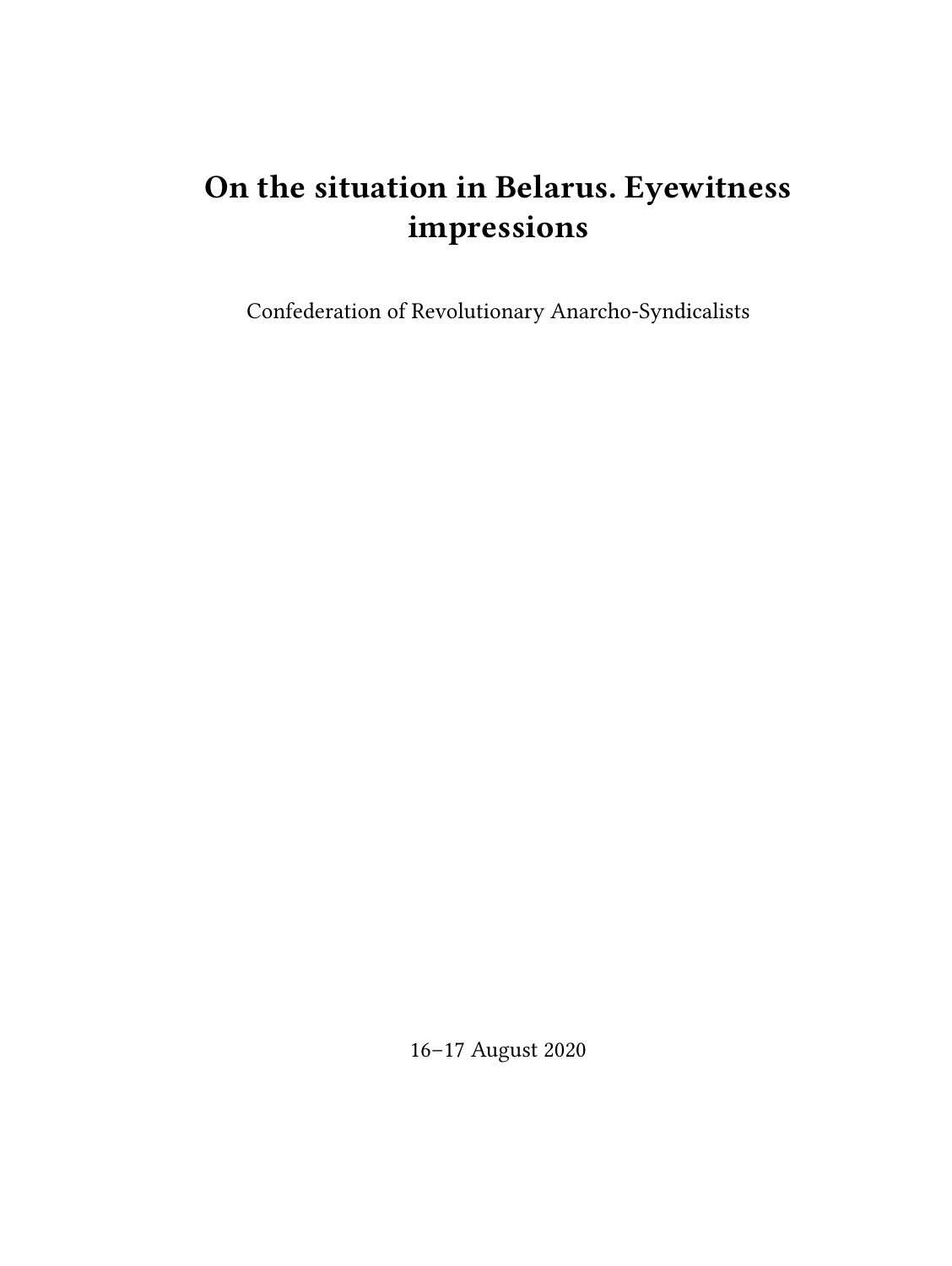## **Contents**

| How it all began. $\ldots \ldots \ldots \ldots \ldots \ldots \ldots \ldots \ldots \ldots \ldots \ldots \ldots$ |  |
|----------------------------------------------------------------------------------------------------------------|--|
|                                                                                                                |  |
|                                                                                                                |  |
|                                                                                                                |  |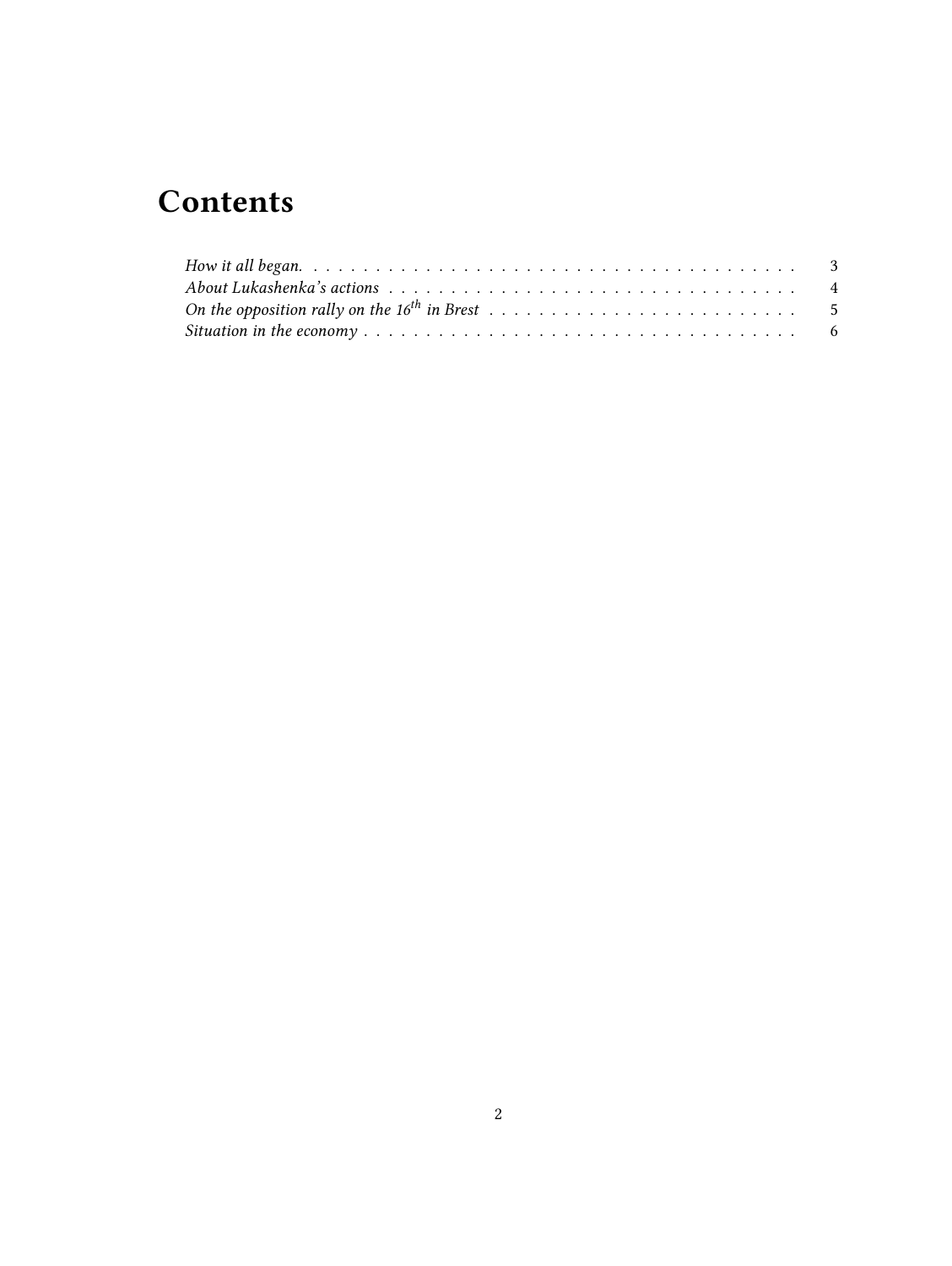What can I say about the events? Now there is a lot of everything on the Internet, so it makes no sense to retell in detail. I can tell you based on the situation in Brest, where I live and the moods that I myself see.

The situation by August 16 was as follows: according to the information of the cops, about 850 people were detained; according to rumors, three civilians were killed, more than 50 people were seriously injured. The main arrests took place on the  $9-12<sup>th</sup>$  (both locally and throughout the country): the security forces pressed all the detainees, both men and women. The first shot from a firearm, confirmed by the Ministry of Internal Affairs, was in Brest. The main crowd that offered resistance and clashed with the cops were fans of  $DB<sup>1</sup>$  (now sitting) and young people (about a hundred and 100 people). The main crowd was of young people from 16 to 30 years old, but there were older people too. Basically it was a peaceful protest, there was no aggression, there were no pogroms of shops. There were events in Pinsk and Kobrin, when on the evening of August 9 the local cops did not want to take active actions against the passive crowd and everything went quietly. However, the next day the cops were replaced by riot police, and as a result 1 man was killed (unofficially). There were manifestations in Baranovichi too.

In general, the geography of the protest went to agro-towns. From the 9<sup>th</sup>, Lenin Square was closed in the evenings, first cops were on duty there, then border troops, patrols from the Airborne Forces brigade were taken to the central streets. They are on duty on the rooftops, all with personal weapons. The security of warehouses with weapons of units located in Brest has also been strengthened.

After the batch on August 9–11, the repressive system collapsed and threw off the pace. The relatives of the beaten joined the protest, actions against violence began (they continue to this day), they stopped screwing.

#### <span id="page-2-0"></span>*How it all began.*

Active hysteria on the part of the opposition began already before the elections. The main slogan is "Fair Elections". After the mash of August 9–11, the tone changed and the protest became wider, and after the workers began to speak out, it got a new breath.

This is not a classical Belarusian opposition, this is a different movement now, but with the same "Zhyiye Belarus!" shouts<sup>2</sup>. In general, this mass is quite, let's say, "peculiar".

At the same time, there are also people who are against the arbitrariness of the cops, but do not want to stand under the white-red-white flags of the opposition. The entire middle class is in favor of "Change", but what they mean by this, only few people understand.

At the same time, the average person can often be both "For" and "Against".

Personally, I would like a different agenda, and not nonsense about "Elections". I would like social activity. This crowd did not resist against the increase in the retirement age, but they are ready to be beaten for elections! Nonsense.

So, without an adequate agenda, it is better to just watch what is happening, but such an agenda is not yet visible<sup>3</sup>. And of course, the actions of the security forces can only be condemned angrily

<sup>1</sup> Dynamo Brest soccer club. There are various fan companies inside, but they are all under the hood of the Ministry of Internal Affairs.

<sup>&</sup>lt;sup>2</sup> "Long live Belarus!", nationalist slogan of opposition

<sup>&</sup>lt;sup>3</sup> On the 17<sup>th</sup>, in the demands of the workers of Belaruskali, the requirement appeared to abolish the contract system which is as a form of intimidation. Since 1999, all workers don't have stable workplace, but a contract for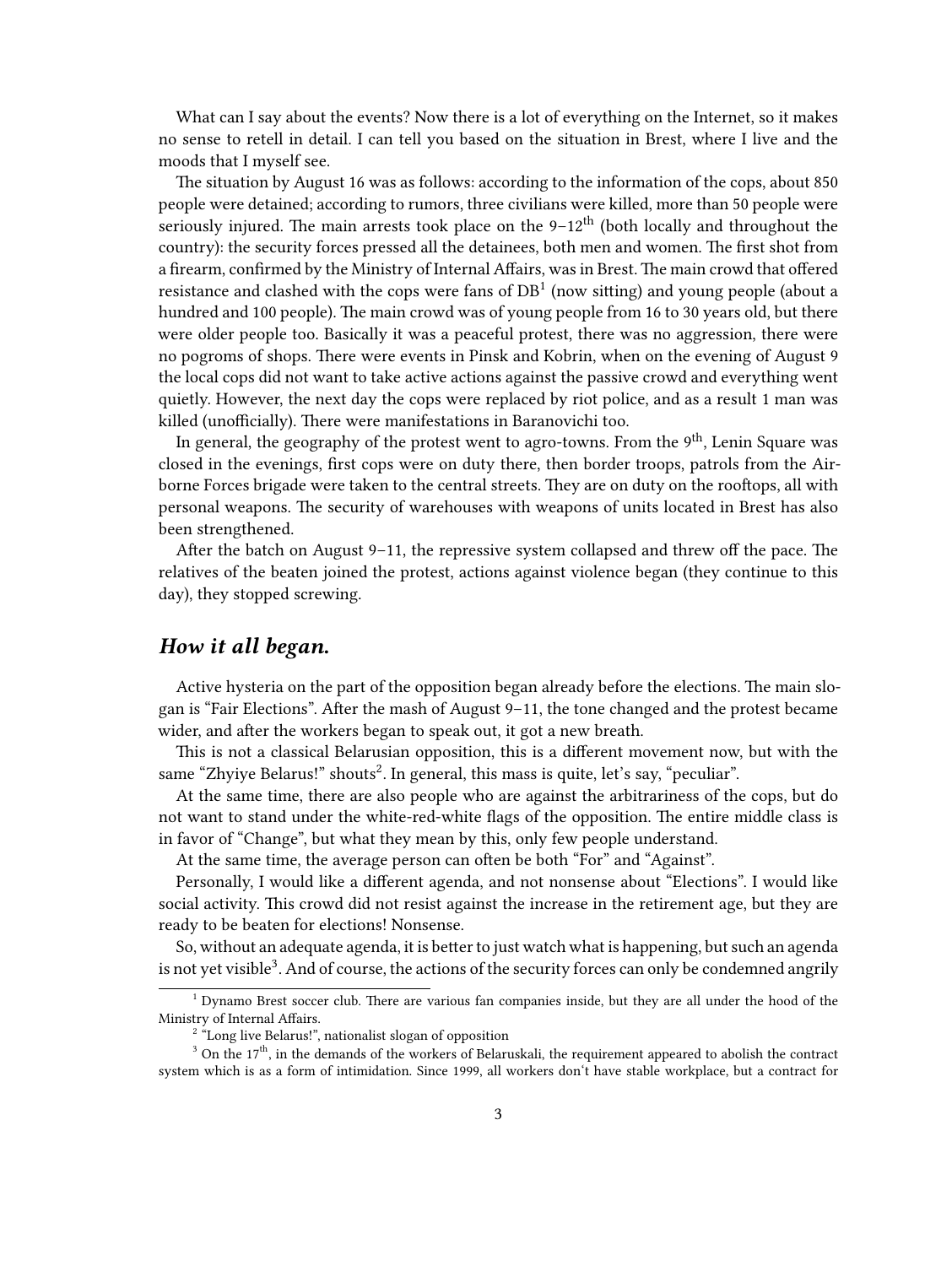— this is clear and correct. Hell was going on in the police department and paddy wagons … This is really some kind of Gestapo, but the courts were held like under Stalin … I know this from friends. 7000 detainees are a lie, there really are more.

There are videos on the web showing some protesters hugging cops. They are already being criticized for this, as well as for the fact that the slogan "Police with the people" is still used.

Life does not teach fools.

As for the elections, this is, by the way, a different question. The head of the Central Election Commission, Lidia Yermoshina, has already announced that it will not be possible to recount the votes, since the ballots were burned.

The campaign "Stop Cockroach" (name given to Lukashenka by the opposition) started even earlier, and was activated by Tikhanovsky, the husband of opposition candidate Svetlana Tikhanovskaya, who is now in Lithuania.

Generally speaking, Tikhanovsky's blogging did a lot, his "Country for Life" channel did a lot to reveal the problems of the Belarusian hinterland.

Blogging in general has been actively involved in the life of the country for more than 4 years. At the same time, the most active are now under arrest, they were "closed" before the elections, when the repressions began, but it have now become massive. Then the representatives of the candidates were detained and sent for a day under arrest, just like that.

And the authorities raised the fines. And our fines are wild. According to rumors of one employee, not only did the cops beat him at the rally on the  $10^{th}$ , they also issued a fine  $-20$  "basic"  $wage<sup>4</sup>$  (540 rubles)  $-$  that's almost two-thirds of his salary.

#### <span id="page-3-0"></span>*About Lukashenka's actions*

It looks like he was really scared. Even "Almaz" and "Alpha", anti-terrorist special forces, were brought out in Minsk, and the experience of December 2010 suggested that it could work. But it was clear that a lot of people really come to the opposition rallies, so there simply will not be enough forces for the whole country. Therefore, the two-day punitive "education" did not give the result required by the authorities.

Will the protesters succeed in overthrowing Lukashenka? I don't think so, since there is no one to throw it off in reality. But the riot police have preferences here, houses and support from the State, so what will they do?

In 1996–1997 there was a constitutional crisis. The impeachment process was launched, there were protesting deputies, there were a lot of things. Now everything is diffuse and floating and it is difficult to beat the regime.

Complete idiocy!

At the same time, Lukashenka is behaving openly stupidly and inadequately. On the  $16<sup>th</sup>$ , he held a rally in Minsk with his supporters brought from the outskirts. As expected, the rally was gathered in a teaspoon. And he said nothing new.

determine time. Each employee before the end of the contract is in fear that the employer may not renew the contract with him, or will offer a new one, but already on worse working conditions.

 $<sup>4</sup>$  The "base unit" is now 27 rubles. This unit is the amount from which the subsistence minimum is formed, the</sup> payment of fines, duties and other taxes.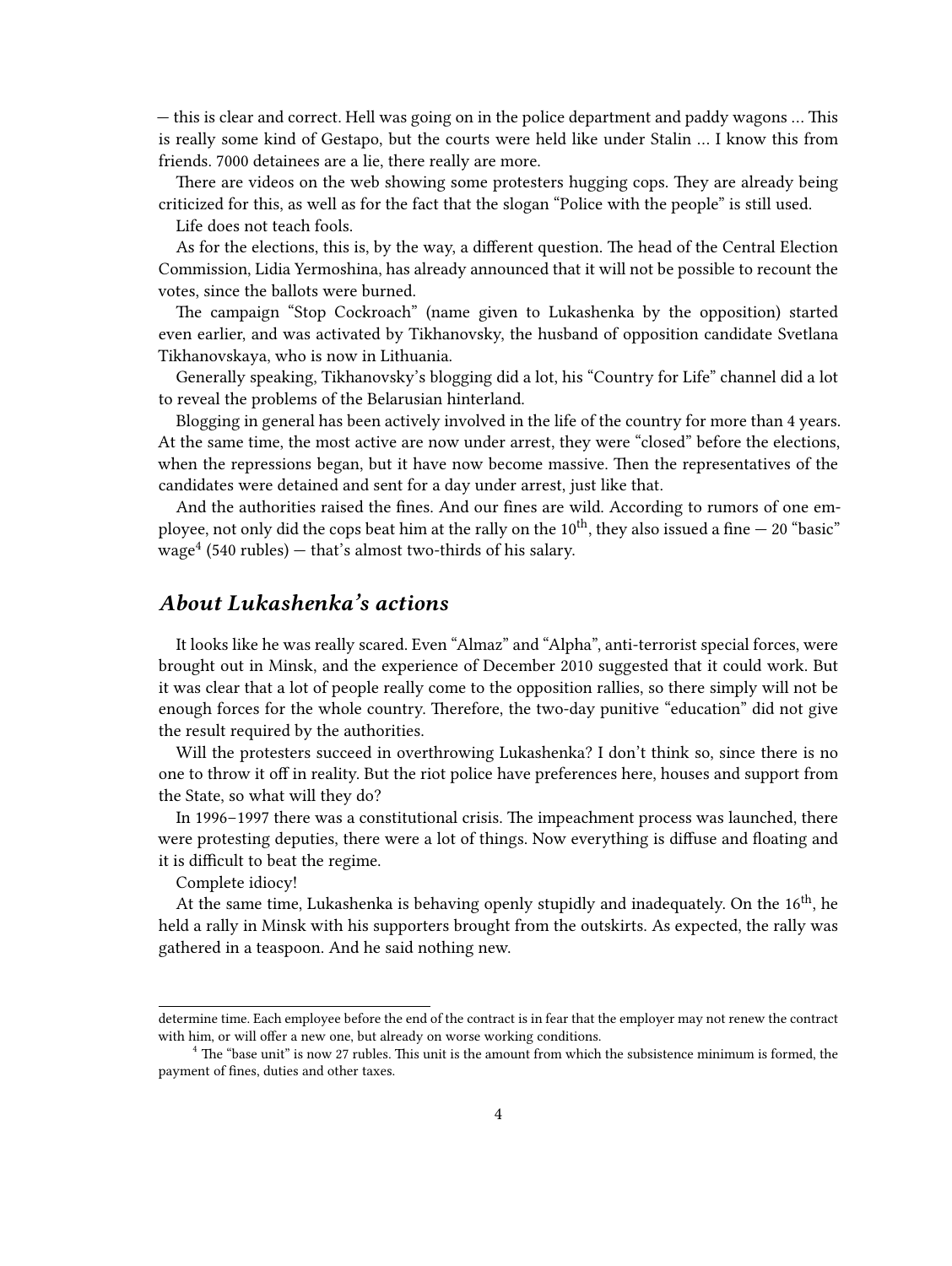As they say, it would be better for him not to spend at all. All his actions are a continuous inversion.

Of course, the history with coronavirus also played a role; many were humiliated by such behavior of the authorities, especially with regard to schools and business support.

In general, the mask topic is not particularly relevant, since the state did not press, but many in the localities did. But in general, this crap touched the country more via the Internet. In some factories and enterprises, people were sent on a downtime or on vacation. Trade and service and catering have sagged a lot, but now everyone does not care. But Lukashenka was criticized for not pushing through the wearing of muzzles, and it was those who are now protesting.

I think he lost some points on this, while he laughed and was rude to those who died from this virus, but over time he recognized the danger, though only economic.

By the way, about the stuffing, that opposition rallies are "paid for", that people are paid to participate in them: Belarus is actually a closed country, here the mouse will not slip, let alone money for such a crowd, the border is no longer a castle, but you can enter the city only by registration.

Lukashenka done things himself … added fuel to the fire. Now he got for this – but unfortunately not for things he really deserved and not from those people have real reasons to doing so … But he was always the same as now.

In general, he made a lot of mistakes, he hoped for the authoritarian vertical. At the same time, the vertical of lower power has sagged and does not know what to do. This is evident from the fact that the heads of the city committees run away or hide. The power crisis is growing.

By the way, Lukashenka now has the main program: without me, the country will be ruined. Whether he will decide to crush the protest by force, that is, to act even harder than it was on the 9–11, is not yet clear. But he definitely wasted time.

There is no legitimacy. Whether his orders will be followed is unclear. He can introduce an emergency. But time is working against him. Lukashenka is not de Gaulle of 1968.

On August 15, Lukashenka said that Putin had promised him military assistance from Russia to ensure the security of Belarus. I wonder in what form this "help" will be. Chief redactor of Russian Today, Simonyan has already spoken out.

The events of the last days are a lesson for the population. After all, the youth who are coming out against Lukashenka now are the youth who were born and raised under his rule.

### <span id="page-4-0"></span>*On the opposition rally on the 16th in Brest*

On August 16, a pro-government rally was held on Lenin Square, and in the evening, a rally of — opposition. After the opposition rally, a crowd of thousands marched through the city center along the roadway. They picketed the pre-trial detention center. The riot police that day did not interfere.

By the way, the parties "Hramada"<sup>5</sup> and the UCP<sup>6</sup> do not show themselves for working with the crowd, so everyone is driven only by emotions.

First impressions from those who attended the opposition rally: the movement is predicted an imminent demise, since there are no leaders or current slogans. People began to disperse even

<sup>5</sup> Belarusian Social Democratic Party (Hramada), aka BSDP (Hramada).

 $6$  United Civil Party (UCP)  $-$  liberal conservatives.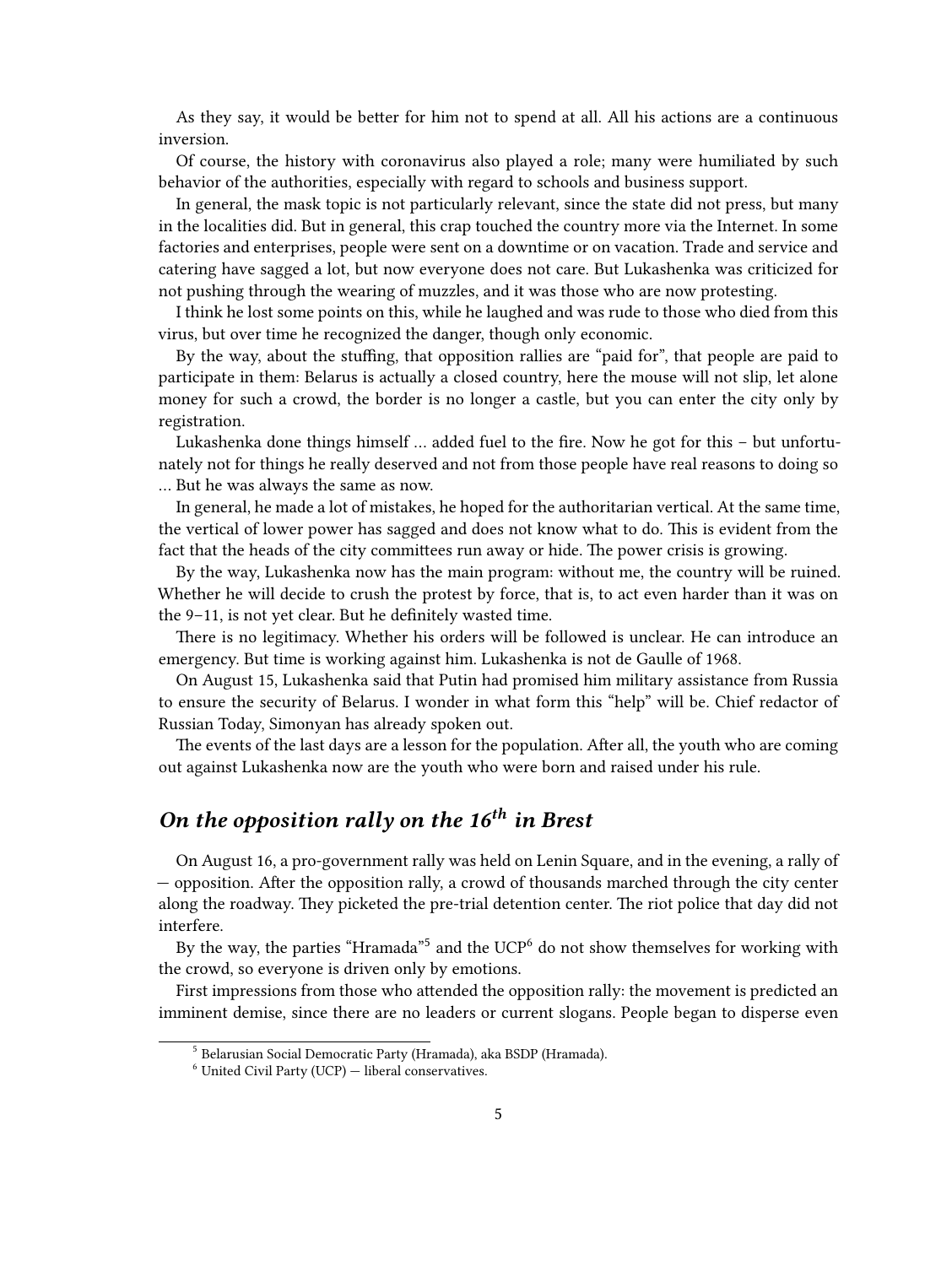before the end of the meeting. At the same time, the rally was attended by the activists of local parties.

Officials call to solve the problem in their offices, but this is a mistake. It is necessary to press while they are weak. This people cannot be found from the  $10^{\text{th}}$ .

Not everyone has been released yet and there is no information at all about many of them, and the relatives are shocked. The prosecutor promises to help, the mayor promised to help, but this is not a demand that would be formalized, but a chant of the crowd. There were proposals to take the mayor and go to the pre-trial detention center, but no one supported him.

If someone thinks that Lukashenka is already read to fly away, then they are very mistaken. It seems to me that the System can recover quickly.

So when the "whites" (the color of protest) found out that the workers were stirring, that information about the strike, etc. emerged, they were very happy, since it is clear that this whole protest in the existing form will not last long.

#### <span id="page-5-0"></span>*Situation in the economy*

Meanwhile, the country's economy is in an obvious crisis, we live worse and worse. Salaries have not been raised for a long time.

By the way, there are not many enterprises in Brest, since the industry in our city has long died.

Today, the railway depot is part-time, everything related to passenger transportation has only intra-republican load, no compensation for such a mode of operation is expected. Salaries in this industry have not been raised for a long time. A few profitable enterprises, Santa, Savushkin, Meat Processing Plant, are export-oriented and keep afloat, but workers often have low wages, with hard work and very flexible hours. But the fact that they are producing best-selling products guarantees timely wages.

The gas stove plant (Brestgazoapparat, Hephaestus and Hephaestus Quartz) also has a low salary; because of the coronavirus they spent their holidays, and now they are slowly starting to work. The work is stable, but the salary is not high and varies by shop.

There are many woodworking enterprises. The situation is different for them. It depends on capital and owner. The average salary for furniture is from 400 to 800 rubles.

Sewing production collapsed due to the closure of borders, the import of raw materials and the sale of goods, because of this it is idle.

Summer and winter are different. Heating plays a big role, plus how much is prescribed and whether you exceed the consumption limits.

In general, for a two-chamber-apartment for a family of two, people pay 75 Belarusian rubles, or 100 or a little more in winter. This is without the Internet and mobile communications. That is, a communal apartment for two is about 120–130 Belarusian rubles, or 3,600 in terms of Russian rubles. But if you add a child, then everything increases.

This adds clothing, school, kindergarten, food, and the same payment for the mobile.

Strictly speaking, for a man in Brest a salary of 700 rubles is just a dream. Women traditionally receive less, if they are not seamstresses who mow on a deal during the season, that is, they try to make the most during this period, working on a flexible schedule, seven days a week, etc. This is generally Hell.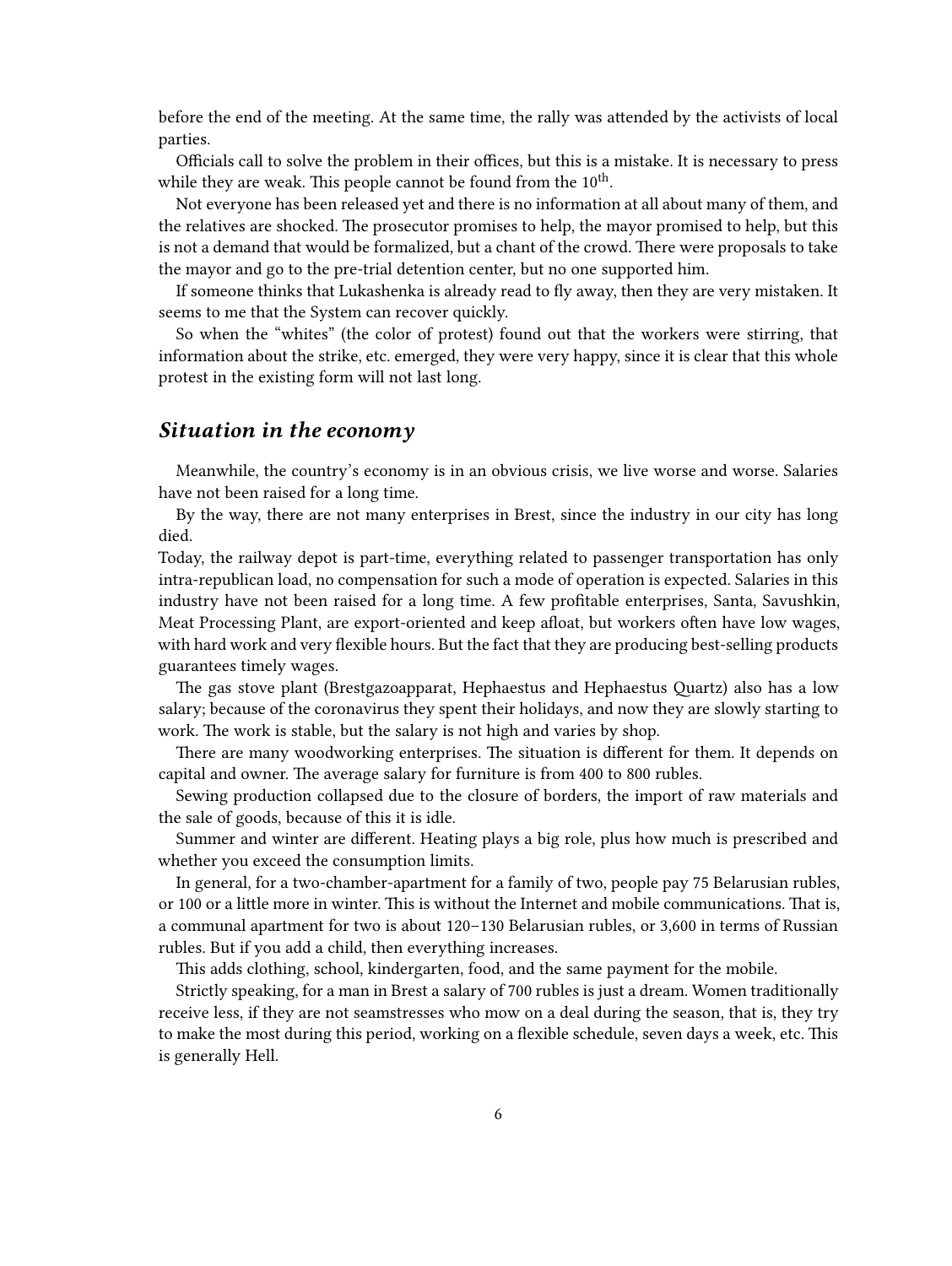In cities near Brest, there is generally an ass. Zhabinka — there is only a sugar factory and a railway station, plus budget offices. In Ivatsevichi, there are woodworking and prison. There, in general, the ass is complete. If we take the food sector, then they bring to Santa from the surrounding villages. And they go to Brest to work from Zhabinka, which is 30 km away.

That is, labor migration from the surrounding area is active, plus trade in goods from Ukraine and to Ukraine. They live on the difference, but only now the border is closed.

There are many recruiting firms to work in Poland …

As for pensions, this is generally genocide, 400–450 rubles. For women, this is the typical.

At one time I myself lived in an area where almost only pensioners live. Accordingly, I often saw how they live, what they buy, what they sometimes sell, how they calculate the communal flat, bringing in an amount equal to a penny for housing and communal services. The pensions of the military and cops, of course, are higher …

Well, I will also add about the construction sector. It is mainly state-owned. Salaries there were quite good in the mid-2000s and until 2014, and now it has become very bad. Therefore, many people go to work in Poland.

Well, the prices per square meter of housing (what to buy, what to get a loan for this purpose) are simply not lifting. Without a loan, nowhere.

At the same time, since the salary is small, they will not give a loan for it, and therefore you have to take an aggregate loan, that is, a general loan for the income of the whole family. And then the entire salary will go to the monthly loan payment. In this case, parents help.

And in general, people from want often get into credit dependence.

And finally, I will add one more thing about the situation at Gomselmash (Gomel). There the salary is 300 rubles. in winter, and 600 R. in other months. It's a penny! It's time to really fucking get out here.